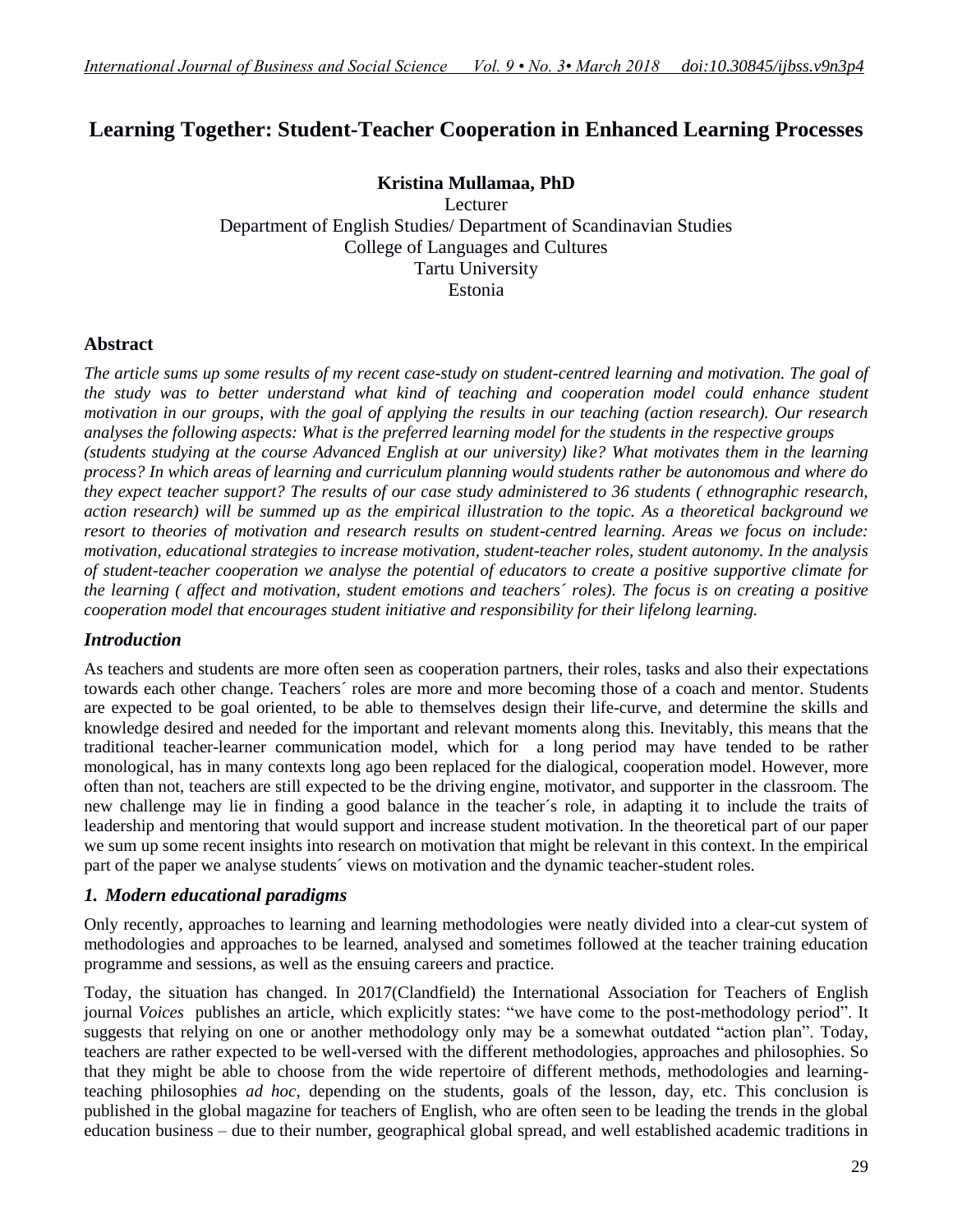the field. Thus, this trend may be seen to influence the whole teaching profession in the nearest future.

The decision to choose the philosophy, approach, methodology and methods thus, as it always has, today also explicitly rests with each individual teacher. Of course, one should respect the vision and mission, strategies and guidelines of the educational institution they are working for. This, in order to guarantee that the students can know ahead of their studies what awaits them, and to ensure the academic family shares a common network of agreed values and principles to rely on.

In making the decision, teachers can make choices based on their own values, the student group, student needs, and the focus of the studies at that moment. In order to analyse what possible considerations can influence and support them in their choices, also the aspect of motivation is important. Below, let us briefly review some recent research results on motivation from the current research literature.

## *Motivation*

Currently, motivation and individualisation related aspects are often envisioned as having an increasing importance in the learning and teaching process. We suggest that these areas may be seen as some of the stepping stones in developing the modern, facilitating and supportive learning environment. Below, let us briefly analyse the area of motivation with respect to its theoretical implications and possibilities of applying it in practice.

For the learning to happen, there has to be motivation both on the student´s and the teacher´s side. Motivation has to be *aroused* so that the will to deal with an activity could occur. Motivation has to be *preserved,* at a relatively high level, in order for the motivation to last. And last but not least, it would be preferable if motivation could be *gradually increased* so as to enhance the learner´s cognitive and affective arousal. This could encourage students to focus on achieving their personal goals. It can also help them to grapple with the learning processes they are going through together with the teachers and significant others.

So how does recent research analyse the phenomenon and capacity known as "motivation"?For the first, even if *"motivation"* is a topic often discussed in multiple theoretical and analytical sources, it proves hard to pinpoint and its character is difficult to determine. Thus, it is difficult for scientists to define it. Reeve (2009:10) states: "Motivation is private, unobservable, and seemingly mysterious experience. You cannot see another person´s motivation. /…/ Two ways exist to infer motivation in another person. The first way is to observe motivation´s behavioural manifestations. /…/ The second way to infer motivation is to pay close attention to the antecedents known to give rise to motivational states".

Reeve suggests that the following can be observed to understand if motivation exists, and if it is strong or not (ibid.: 11):

"attention, effort, latency, persistence, choice, probability of response, facial expressions, and bodily gestures". "Engagement refers to the behavioural intensity, emotional quality and personal investment in another person´s involvement during an activity".

In addition to the above, one can rely on self-reports when deciding on the person's motivation, usually in the form of an interview of a questionnaire. This is also what we have used as the empirical basis for the analytical part of this paper.

#### **Conscious and subconscious motivation, affect and emotions**

Motivation is not often verbalised nor even conscious, cf.:" /…/ one of the most interesting recent developments in the social psychology of motivation has been the growing recognition that many kinds of social behaviours are performed in an almost automatic, spontaneous fashion, without conscious awareness. Even more intriguing are a growing number of findings suggesting that not only that social

*Actors are frequently unaware of the real motivational reasons for their behaviours, but more strikingly, that when questioned they often come up with clearly incorrect or mistaken causal explanations for their actions (Wegner & Gilbert, 2000 in Forgas et al 2005:1-2).* 

Wegner and Gilbert stress that in analysing motivation, the *role of affect and emotions* should not be forgotten. As they put it (ibid: 7): " /…/ much recent evidence suggests that affective states and moods, however caused, can often be a powerful source of motivated cognition and behaviour. For example, even mild mood states influence how people perceive, interpret, respond to, and communicate in social situations /…/".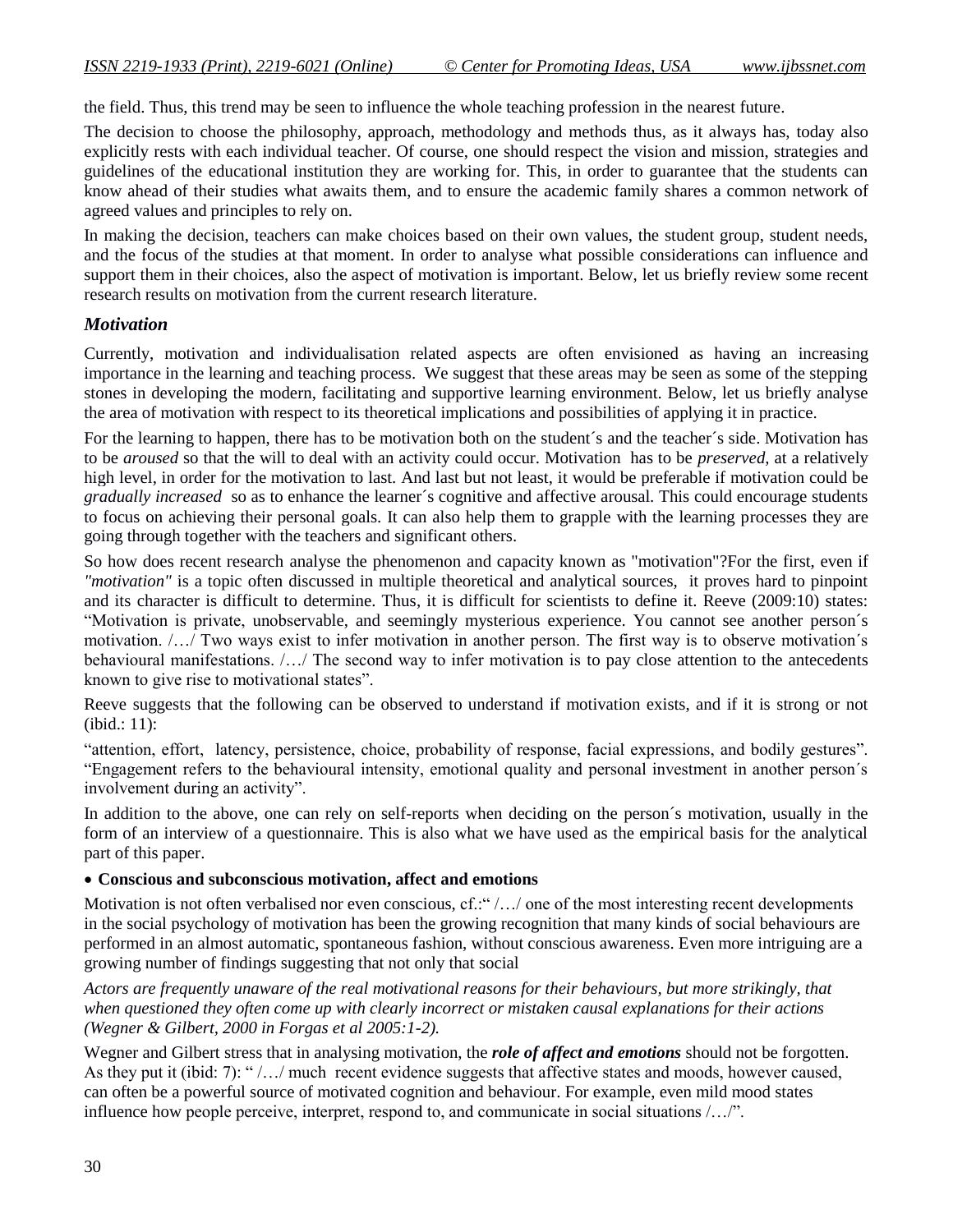A positive atmosphere is the more important, as we know that even the physical responses of our own bodies predict whether a situation is perceived as positive or negative:

"/…/experimental participants who had been asked to adopt a smiling expression judged themselves (i.e. their own well-being) and affective stimuli (e.g., cartoons) more positively. According to self-perception theory, these participants inferred their affective state from their facial expression" (Strack and Deutsch in Forgas 2005: 100).

## *Furthermore:*

"The same logic was subsequently applied to postural expression. Stepper and Strack (1993) found that participants who were introduced to adopt an upright posture while learning about their above-average performance in a previous task felt prouder than participants induced to assume a slumped pose" (ibid.).

Thus (ibid 102): "/…/ unobtrusively manipulated facial expressions may influence evaluative judgements".

Similarly, (ibid. 101)

"These findings show motor influences on mental processing when the behaviour has no immediate evaluative implications. However, these implications are mediated by a motivational subsystem to which the behaviour belongs. Because nodding is a nonverbal sign for agreement in most cultures and shaking one´s head is a signal for disagreement, these head movements are linked to an orientation toward approach or avoidance, which influences the impulsive regulation of behaviour".

This leads us to the main focus of this article – what are the possibilities for teachers to support student learning, through creating a positive and supportive atmosphere in the classroom, as well as through boosting student motivation through encouraging student creativity, playfulness and risk-taking.

## *Mastery or performance?*

One important aspect to consider is whether the motivation is actually fostered by the will to *excel* in a certain subject, or just to *outperform* others. Thus, when designing our learning environment, and supporting and inspiring our students, one should remember the difference between *mastery* and *performance* achievement goals. Harackiewicz*et* al (2005 : 24) define these goals as follows:

"When pursuing mastery goals, an individual´s reason for engaging in an achievement activity is to *develop* competence at an activity. In contrast, when pursuing performance goals, an individual´s reason for engagement is to *demonstrate* competence relevant to others. "

Research suggests that for *mastery goals* students choose more challenging tasks, while for *demonstration goals* they are rather satisfied with the easier ones (ibid.: 24-25). Thus, creating a positive atmosphere for learning and a safe and encouraging learning environment, can also encourage students to *take challenges* and broaden their horizons for the purposes of developing the mastery skills.

However, also students´ wish to develop their performance skills has some advantages. As shown by Harackiewicz*et* al, 2005: 25:

" /.../ tasks related to either preference are accepted more easily by the respective learner types. However, there is *a positive effect spillover* in either of the preferences. For example: "A performance goal /…/ provides the additional challenge of outperforming others and demonstrating competence, and thus may make the game more exciting and interesting for HAMs /individuals high in achievement motivation/".

Reeve (2009: 190) points out:

"Both types of goals – performance and mastery – are common in the culture, and both encourage achievement /…/. But typically, social settings like the workplace, sports field, and classroom pit these two goals against each other and ask (force) workers, athletes and students to pick one goal over the other. People are often asked to choose between courses of action that allow them to:

- Look smart and competent but at the sacrifice of learning something new.
- Learn something new, useful, or important, but at the sacrifice of looking smart and competent."

Thus, it may be important for the teacher as a mentor in the learning process to make use of this important theoretical piece of knowledge. Furthermore, Harackiewicz*et* al (2005: 27) conclude that"/.../ both achievement goals could promote intrinsic motivation.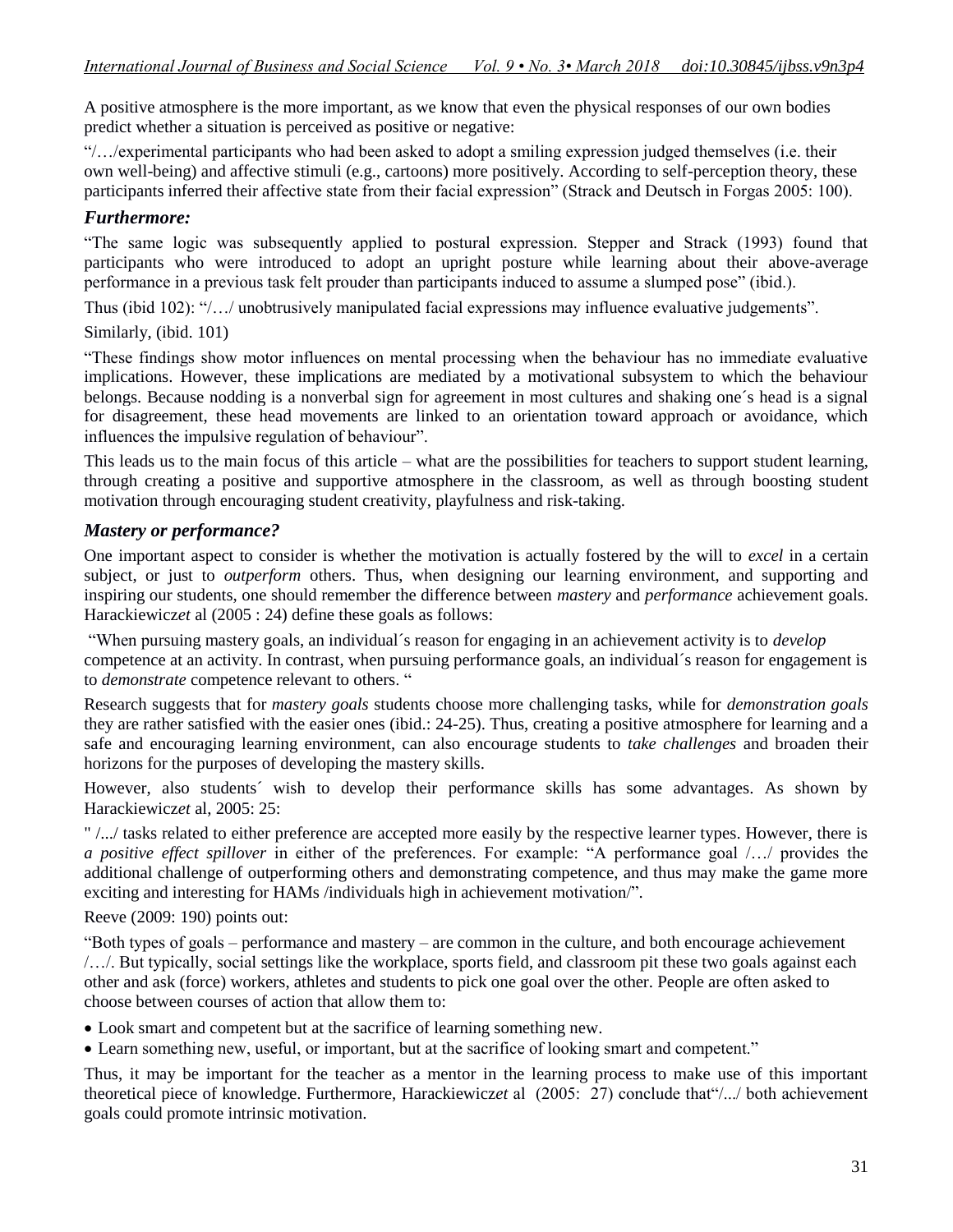Specifically, positive mastery and performance goal effects depended on personality differences (e.g., whether an individual was characteristically high or low in achievement motivation) or on characteristics of the situation (e.g., the match with other goals in the situation). What´s more, by examining the underlying motivational processes, Harackiewicz and Elliot found that mastery and performance goals facilitated interest through the same key mechanisms (competence valuation and task involvement). What proved more critical than the type of the goal pursued was whether the goal fostered competence valuation and task involvement."

It is also significant to observe (cf. Harackiewicz*et al.* 2005: 31) that both types of achievement goals bring about positive results in academic performance – as this, traditionally, involves both aspects (you have to*understand* and excel as well as to *prove and demonstrate* your knowledge at tests). Relevant to our course design and material choice ( but also e.g. e-learning and gamification) is the result Harackiewicz*et al* ( 2005: 32, emphasis mine) present that shows that "*interest partially mediated the direct effect of mastery goals* on continued interest and academic major choice, *but /.../ enjoyment did not predict continued interest* in psychology or academic major choice."

This research result supports the widespread assumption that making the learning process intriguing, challenging and activating will stimulate students´ learning (cf. Problem Based Learning, Activity Based Learning, Learning through Activity Centres, etc.). The result that "*enjoyment did not* predict continued interest in psychology or academic major choice" (ibid.), however, seems rather surprising *viz a viz* the widespread presumption (that enjoying the learning process stimulates (and thus motivates) learning. As it would - at first glance - be logical to assume that people would choose as their academic major subjects those that they *enjoy* learning, the result by Harackiewicz*et al.* above makes the point that not only *enjoyment* but also *interest* have to be present in order for the motivation to persist.

Closely related to this are the *catch* and *hold* aspects of interest which also play an important role in learner motivation (Harackiewicz*et* al. 2005: 36):

"/.../ catch factors changed the initial experience of the task that it was more fun to learn about the tasks presented, whereas hold factors seemed to affect individuals' evaluation of the topic. Continued interest may depend on both enjoying the learning experience and finding the material interesting and important. The enjoyment of a learning task will soon be forgotten if the task was not perceived as valuable".

Obviously, the conclusion is highly relevant for teachers. Be it the materials-design, the possible introduction of gamification-ideas in the learning process, stimulation through games, credit points and achievable but motivating steps of process - all these popular methods can be applied in addressing the psychological mechanisms behind learning described above.

## *Teacher-student roles and trust*

#### **Students´ emotions and teachers´ roles**

Above we have seen the importance of subconscious and unconscious motivation, affect and emotions, as well as the performance and mastery goals on student motivation. Obviously, these are strongly influenced by the cooperation partners of students, including their peers, family and teachers.

In many contexts "only data-forwarding"-focused teaching is still considered paramount. In many others - the role teachers have in designing the emotional environment in a classroom, as well as the importance of the support offered by them - is clearly stressed. Teachers have been considered as "emotional amplifiers", and "motivational socialisers" in the classroom. As expressed by Dörnyei (2001:35, emphasis mine):

"/…/ teachers are powerful motivational socialisers. Being the officially designated leaders within the classroom, they embody group conscience, symbolise the group"s unity and identity, and serve as a model or a reference/ standard. They also function as an "emotional amplifier" of the group whose appeals and examples are critical for mobilising the group /…/. Simply speaking, *to lead means to direct and energise, that is, to motivate*".

Similarly to what we have expressed before (cf. Mullamaa 2009, 2011, 2016), Carnell and Lodge (2002: 23) stress the importance of trust and positive relationships in learning. They state (ibid.):

"Learning is best promoted in a context of trust, respect and confidence. Pressure and high expectations can be damaging". Carnell and Lodge (2002: 23) point out the influence factor of "significant others". Importantly, the teachers are demonstrated to have an essential role in this: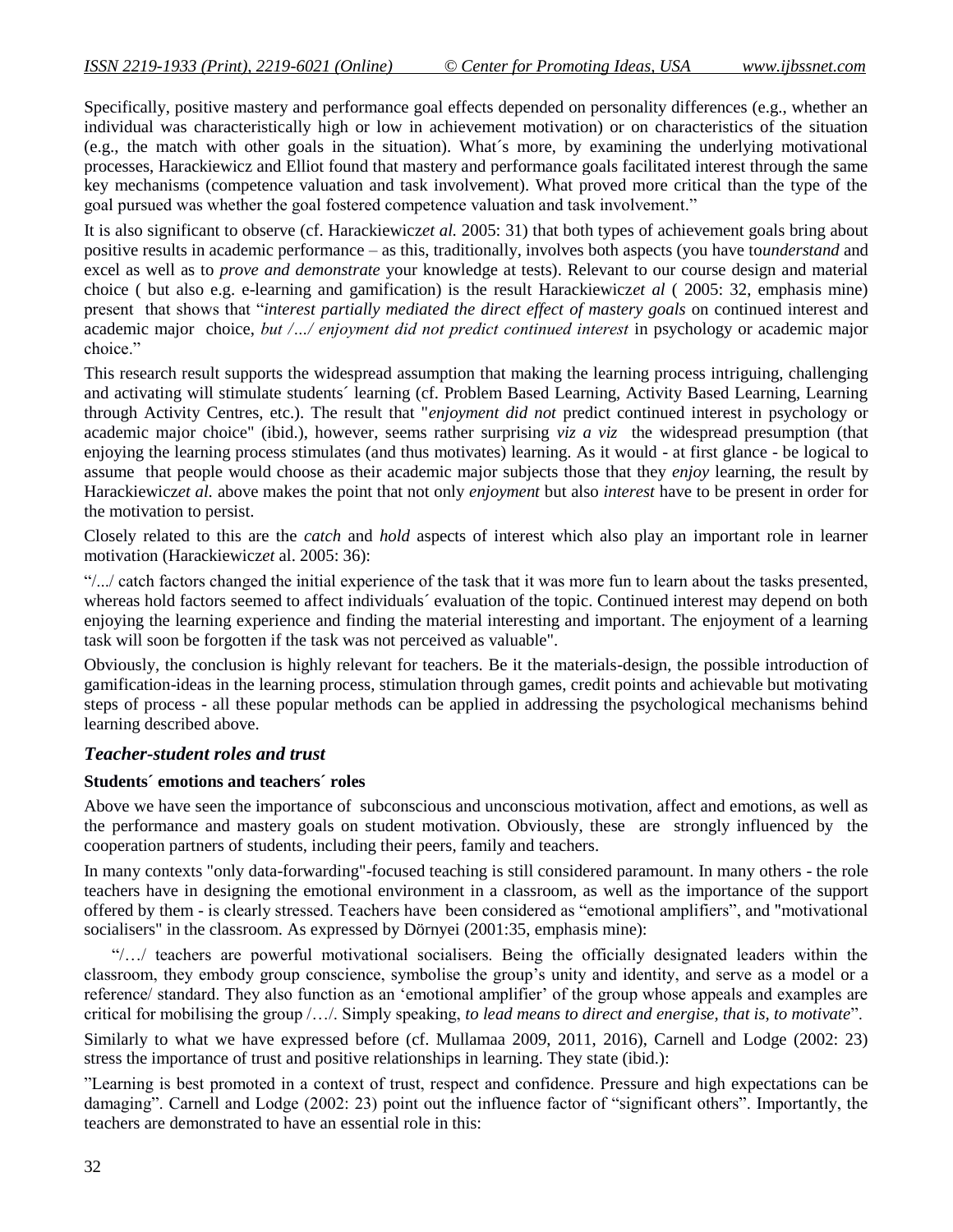"Young people recognize the value of good relationships with adults for effective learning. In their interviews with over 300 secondary students in Wales, Morgan and Morris found that pupils saw good learning as overwhelmingly derived from the actions of teachers, and that good relationships with the teacher was an important factor in this (Morgan and Morris, 1999)".

More than just direct learning outcomes, a positive teacher-student relationship can influence student school adjustment and – we suggest – through this even the pleasure of attending school and becoming an educated person altogether. Meyer and Turner (2007: 248) point out:

"Teachers´ relationships with students have been found to be associated with students´ academic achievement and school adjustment. /…/ Emotional scaffolding can help to establish and sustain positive relationships and classroom climate that support student engagement, learning and perceptions of competence. /…/

Furthermore, Carnell and Lodge (2002: 23, emphasis mine), claim:

"We have noted that young people are often dependent on adults, especially teachers. This observation is supported by our research with one group of Year 10 students. They valued teachers who responded to the particular class, taking account of their profile of needs. They valued teachers who make an extra effort, like making themselves available to help a young person. They identified three kinds of teachers: *those who just do a job, those who are enthusiastic and enjoy passing on their knowledge of their subject, and a third group who live for teaching."*

Thus we have proof that students both notice, monitor and evaluate "good teaching" and measure the persons working with them up to the idealised picture they have of them. Their expectations are high, and this can hopefully motivate also teachers to live up to them.

In the same vein, Kiggins and Cambourne (2007: 368-379) emphasise the importance of a "triadic partnership" from the very beginning of training of young teachers. They state "/…/ trust becomes a required element in the knowledge building process, and if friendship and trust are not present among the student cohort, this process is unlikely to occur" (ibid. 374).

Furthermore, Brophy (20004: 269) points out that "each person has a unique motivational system, developed in response to experiences and socialization from significant others in his or her life. In the case of students developing motivation to learn academic knowledge and skills, teachers are important "significant others". Therefore, rather than just accommodate classroom activities to students´ existing motivational patterns, teachers can *shape* those patterns through socialization designed to develop students´ motivation to learn".

These principles are well-known, and some pedagogical approaches (e.g. the socio-emotional environment supporting approach used in Norwegian schools), seem to apply them consciously and systematically. Teachers try to be supportive and encouraging, providing students with the educational, motivational and also emotional support they need. Undoubtedly, this is the goal to strive for, and it can foster and support good teacher-student cooperation, and through this also student motivation. In addition to the example of Norway above, also Meyer and Turner (2007: 245) suggest that teachers should "scaffold" emotions in the classroom:

"scaffolding emotions in classroom" include "setting a positive emotional tone, building shared understanding, extending understanding, and supporting empathy and mutual respect."

Importantly, their research illuminates a clear link between the emotional atmosphere in the classroom and the learning outcomes:

"In our analyses of classroom discourse to discover the instructional characteristics that promote high levels of student involvement in learning, we have found emotional scaffolding to be critical in sustaining students´ understanding of challenging concepts, students´ demonstration of their competencies and autonomy, students´ involvement and persistence, and students' emotional or personal experiences /.../" (Meyer and Turner 2007: 245).

In addition to the above, we suggest, the teacher´s role, as that of a positive role model, should be stressed. As we have pointed out in our earlier research (cf. Mullamaa 2009, 2011**,** 2016), teachers are seen as guidance and role models, both as concerns learning, academic dignity, but also *the communication models in and equal respect sharing towards* the group members.

How about the negative effects teachers might have on students? Although this often seems to be a taboo-topic, research has been carried out in this field as well.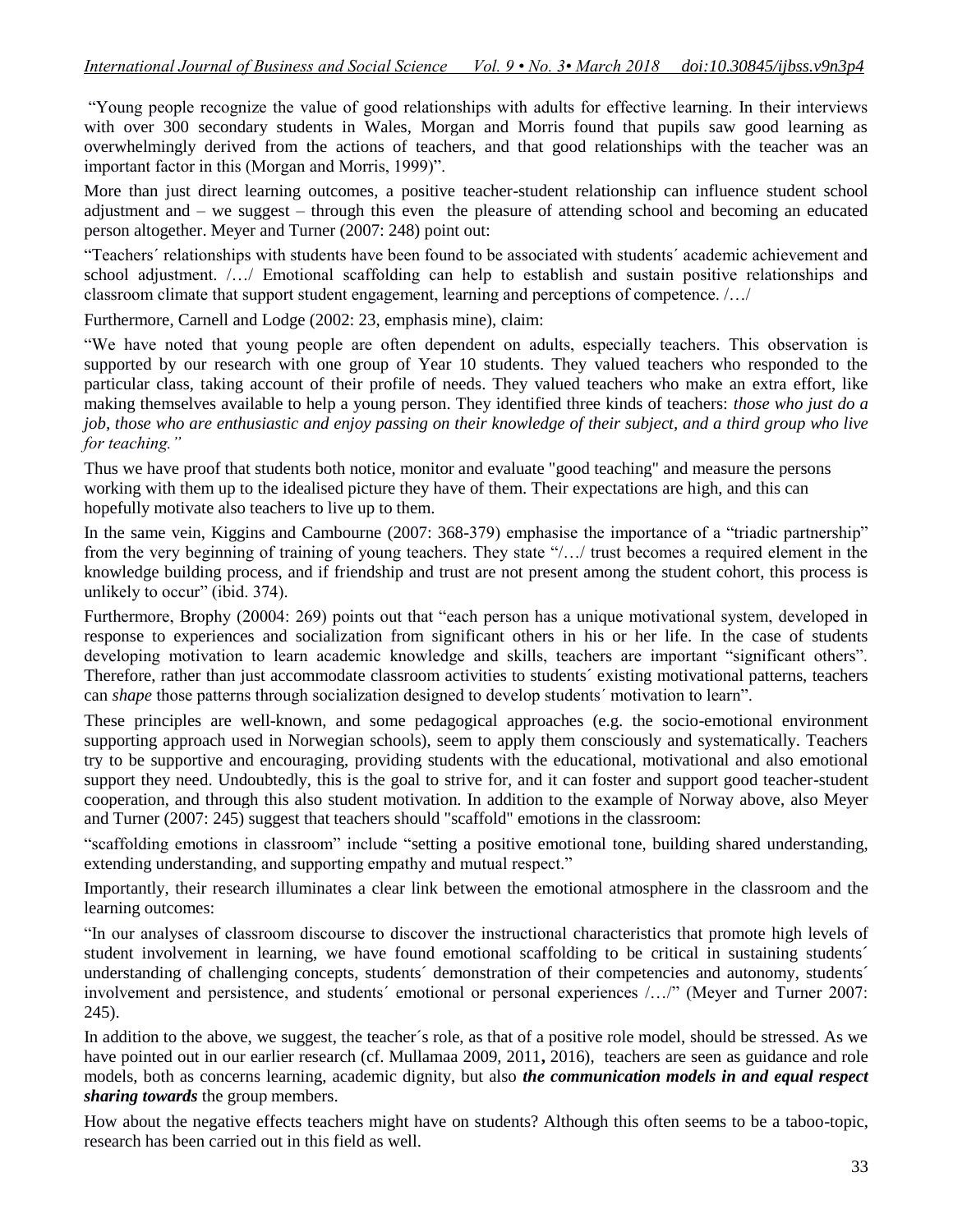And research very clearly points to the negative effect of cold socio-emotional environments on students in the classroom, cf. Meyer and Turner 2007: 249: "Our analyses of ambiguous and negative classroom socio-emotional environments were related to student reports of more avoidance behaviour, whereas in supportive classrooms, students reported significantly lower incidences of avoidance behaviours. Consistent, positive emotional scaffolding appears to have helped establish the necessary foundation of trust needed for taking the risks and accepting the responsibility so essential to learning in classrooms".

Thus, positive support is the best support in student achievement, as is confirmed by the authors´ (ibid. 253) reference to a study by Stipek et al 1998, which shows that "affective climate was the best predictor of student motivation and that positive affect was associated with mastery orientation".

Thus, in providing support to students, teachers should remember that also teacher emotions play a crucial role on students´ learning motivation. As stated by Schutz *et al* (2007: 227, emphasis mine):

"As teacher identity and emotions are inevitably related to each other*, teacher identity is often conveyed and expressed through emotions, whether it is unconscious or conscious*".

It is demonstrated that teachers need to constantly monitor themselves as sources for cues of how learning and the learning situation may be perceived, at the same time following the implicit rules for discipline, emotional wellbeing of the group, and a positive environment in the classroom.

In the same vein, Schutz *et al* (ibid. 231) further point out:

"**/**…/ within the context of classroom activity settings, teachers are expected to display emotions in particular ways depending on the nature of the events /…/. For example, in most transactions with students, teachers are expected to show pleasant emotions and suppress their unpleasant emotions /…/".

## *2. Methodological approaches and motivational strategies*

#### **Motivation in student-teacher cooperation: teachers´ possibilities**

Relying on the importance of teacher support and their ability to create a supportive atmosphere for learning, as demonstrated in some of the recent research briefly summarised above, let us explore some of the possible vistas along which teachers could enhance student motivation.

#### **2.1. Life-coach and learning strategies**

It is a generally acknowledged fact that teachers have multiple and important roles in addition to that of disseminating education. As we have outlined above, these include responsibilities for motivation, support, creating a positive framework, positive scaffolding, and creating the positive atmosphere ( but also dynamics, etc.) in a group. However, teachers´ responsibilities, on the "macro-level", do not end with the classroom. In various situations, the teacher is awaited to have an important role in guiding the study process. Often, this may be an even broader role of advising students on how to manage with the learning process as a whole.

Furthermore, teachers can be expected to be able to advise learners on how to combine studies with the other aspects in their lives like training, independent learning and free time. In some schools teachers may have the roles of noticing if additional support of a social worker, or psychologist may be needed for the child.

In the case of teaching grown-ups, also the aspects of how to combine studies, work-life and family life are added. A good balance between personal life and the academic, or learning-related activities can stimulate success ( cf. the role of affect above).

#### **2.2. Teacher support in explicitating the learning process and supporting student self-efficacy**

On the "micro-level", in providing support in finding this balance, teachers often find themselves sharing some simple "tricks" on how to manage the learning process as well. A fair share of trust and good cooperation can – in our view – be especially justified when we encourage the learners to be in charge of their own deep learning processes. Scaffolding alone may not suffice. As we expect students to be consciously active in the "hands-on" design of their personal, individual learning process, they should also be given the tools for this. This means: students should be explicitly explained about the learning process, the benefits of having a conscious plan and "blue-print" of what they are heading for, the "small tricks" of envisioning the general goals they have as their destination. Also, the importance of scheduling minor sub-goals with a realistic schedule to achieve this, may come in handy.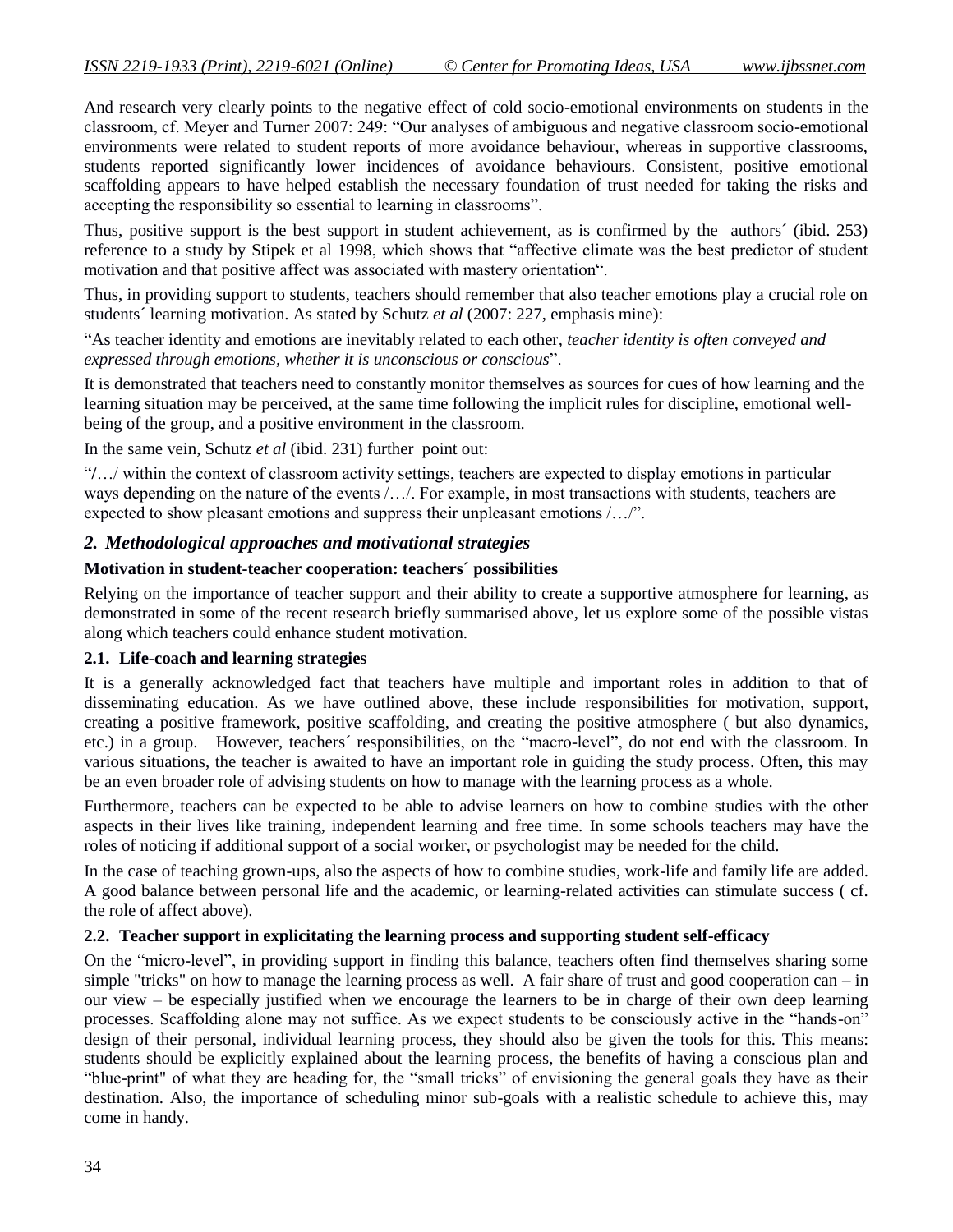In addition to the above, the more concrete skills for performing the tasks can be taught out. Although this is very often done in supportive learning contexts, we would suggest that adding the knowledge of some concrete techniques (e.g. mnemo techniques etc.), some easily understood facts and overviews of results from recent research on (language) acquisition and learning etc., can enhance both student motivation and through this their actual ability to apply the techniques. (The lack of these is otherwise often lamented in research on youth motivation).This, ideally, might support them to achieve the ultimate goal faster and with a more clear vision of what they are doing and why. Also research confirms that strategies in envisioning one's goals support student achievement and are important in backing them up in their learning process. In Boekaert´s words ( 2007: 40):

"students who can monitor their progress to the goal and who have access to volitional strategies also know how to handle obstacles and frustration en route to the goal in a particular domain of study /…/".

In addition to knowledge of the learning process, implicit and explicit, clear advice and one-to-one based individual consultations can help students in pursuing their goals. Such intensive cooperation will in its turn also give the teacher adequate information on how students are coping with their studies, their possible insecurities and lack of motivation – something which we may not be able to notice in "regular" classroom situations, especially when students have chosen to follow rather performance than mastery goals.

We suggest that students who have been supported in this way not only succeed better at a given task. Much more, they might also get a boost of self-confidence and determination. This may support them in that they can set higher goals for themselves. A solid background in the form of teacher trust and support can work wonders, yielding in better results and student self-esteem not only concerning the concrete subject matter, but as individuals on the whole (cf. Student feedback on such teacher-student cooperation from our earlier research: *"I had a talk with my teacher. She believes in me/ She believes I should take the advanced course")*.

Teacher support increases self-efficacy in students. Self-efficacy supports better learning results. In tune with that, (Reeve 2009: 239) points out:

"Persons with a strong sense of efficacy attend to the demands and challenges of the task, visualize competent scenarios for forthcoming behaviours, and harbour enthusiasm, optimism, and interest. Persons with a weak sense of efficacy, however, dwell on personal deficiencies, visualize the formidable obstacles they face, and harbour pessimism, anxiety, and depression /…/. Once performance begins and things start to go awry, strong selfefficacy beliefs keep anxiety at bay".

In other words, self-efficacy can be seen as an important sub-component of motivation.

## *Explicitation of knowledge on the learning processes and mechanisms*

#### **Explicit sharing of knowledge**

In knowing how to succeed, a positive atmosphere, teacher support and clear setting of goals are important. In addition to this, the learners should have some support in learning strategies and knowing how to pace up their work. In other words, simply in knowing how learning works.

Teachers have an important role to play here as well. After all, we didn´t spend all those years at teacher training education just to keep the knowledge to ourselves.

As the new dynamic teacher´s role often entails that they should also be good communicators, also the knowledge on learning processes.

Thus, a passive *knowledge* of the state-of-the art research results of learning mechanisms and the mastery of technologies alone cannot account for a truly rewarding and result-yielding learning process. We suggest that in this myriad of approaches, the teacher´s ability to choose a clear learning and teaching philosophy and strategy to follow, and moreover: also *explicitly vocalise it* for students for negotiating common goals and work process procedures, may play an essential role. Such a thought-through framework will also hopefully help to lay the foundations for trust and true cooperation between the teacher and the students, which is essential for increased motivation and better learning outcomes.

Of course, a good teacher´s role also entails democracy in the classroom and enabling the students to choose. Even here, a brief discussion on the different ways to learn, what the different students´ personal preferences are, and some advice on how to possibly choose one´s strategy – can be of considerable assistance ( and indeed a motivation in itself) for students.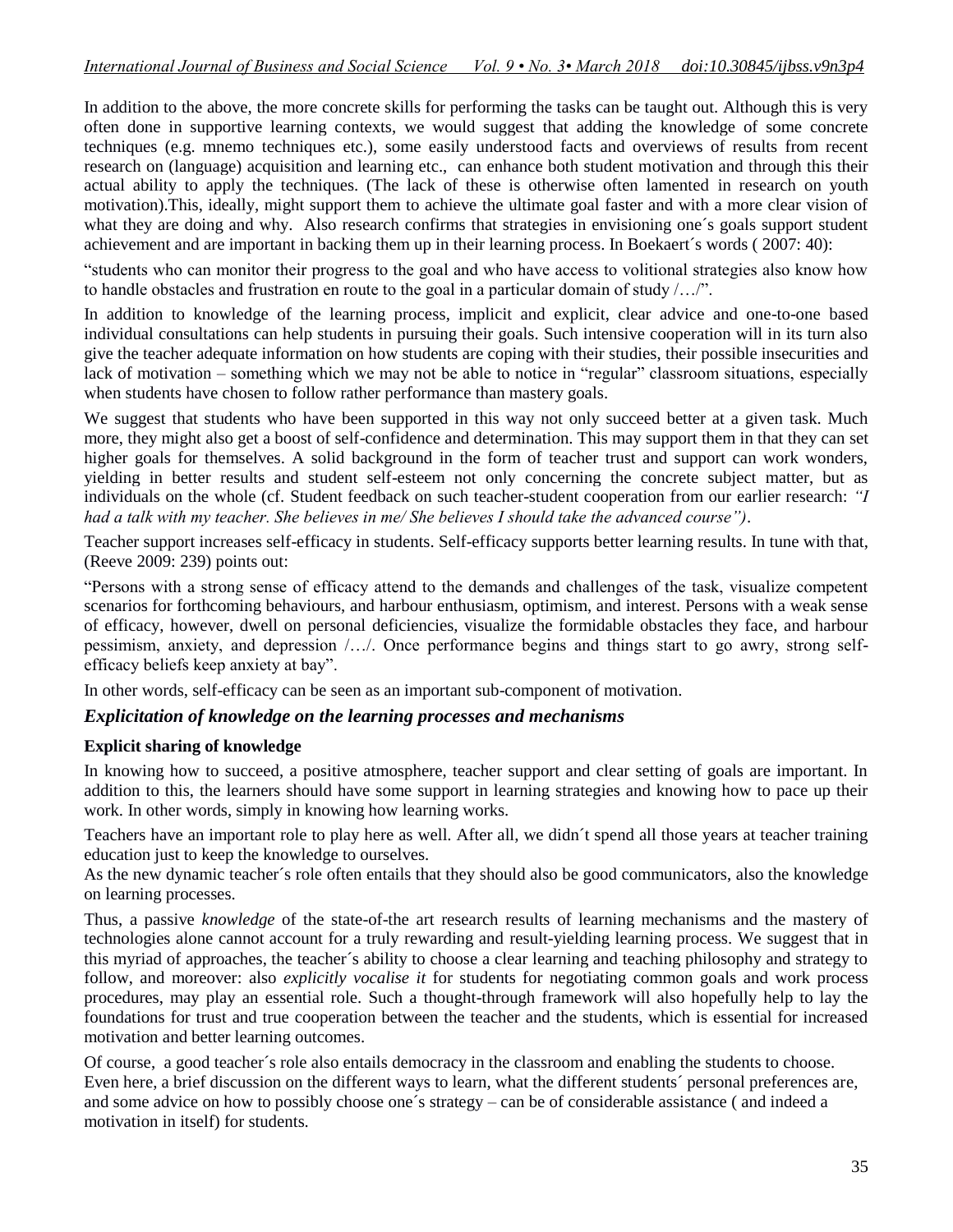## **2.3. Learning and teachers´ roles**

## **2.3.1. Teachers´ personal qualities**

The increased importance of teacher support has been noticed in different learning contexts. These include e.g. experiential learning - another field that has been seen as important in allowing student motivation to grow, encouraging them to discover their true needs and passion.

Similarly to scientific results quoted above, Beard and Wilson (2009: 48-49) point out that the main roles for the guidance provider in experiential learning include: relationship development, performance enhancement and consultation/intervention.

In order to be able to provide such support in a meaningful way, a good educator *cum* supporter should encompass various characteristics that help enforce the process. Some of these, as listed in Beard and Wilson (2009: 52-53), include:

- "Self-knowledge and maturity
- An understanding of cultural conditioning
- The guts to make mistakes and learn from them
- A psychological and human understanding of others; insight into human interactions
- The ability to 'see through' situations; the ability to understand the meaning of events
- Tolerance for ambiguity and the ability to work with it
- The ability to frame a problem so that it is workable; the ability to reframe information
- Avoidance of stereotypes
- Holistic thinking, open mindedness, open-endedness, contextual thinking
- Meta-thinking, or the ability to think about thinking and become aware without being aware
- The ability to see relationships among diverse factors; the ability to spot flaws in reasoning; intuition, the ability to synthesize".

As we notice, the qualities mentioned by these authors once again make suggestions on what a well functioning teacher/supporter in a modern educational context might be and behave like. The demands are high, and it is stressed - in tune with many other authors - that "general philosophy, life skills and people skills" are given the upper hand *viz a viz*"pure knowledge" (i.e. just "teaching the subject").

## **2.3.2. Creating a meaningful learning environment**

A good teacher is able to design a meaningful learning environment. As expectations to teachers, students and modern learning continue to change, so do the expectations on the learning environment. Obviously, the so-called "monological" or "static information "feeding" system" (e.g. teacher-led classrooms) alone does not suffice to stimulate and engage a modern learner. In tune with the changes in the educators´ and teachers´ roles, as well as enhanced demands on their personality traits, and communication skills, also the demands on the learning context/ environment, change. The adaptations teachers are expected to make could e.g. follow the advice by Carnell and Lodge (2002: 31). They analyse the modern learning environment. They bring out that learning in such a case is:  $\ddot{\phantom{0}}$ 

- $\bullet$  contextualised the problem is related to real life;
- $\bullet$  first and the learners have hands-on experience;
- co-operative the youngsters learn collaboratively to solve the problem;
- $\bullet$  self-assessed the boys review their own learning;
- less structured the learners are less boundaried by time constraints" (ibid.).

In a similar line, Brophy (2004: 256, emphasis mine) stresses that in order for students to be able to learn from the school curriculum, one should "make sure that your school *curriculum and learning activities are in fact meaningful and worthwhile,* and develop this content and *scaffold your students´ engagement in learning activities* in ways that *enable them to see and appreciate their value*".

## **3. Practical advice for enhancing student motivation**

## **3.1. Coaching, Feedback and Modelling**

In addition to repeating that teacher support and positive attitudes, as well as a meaningful context, are essential for students, also some practical advice on possibilities for enhancing student motivation may come in handy.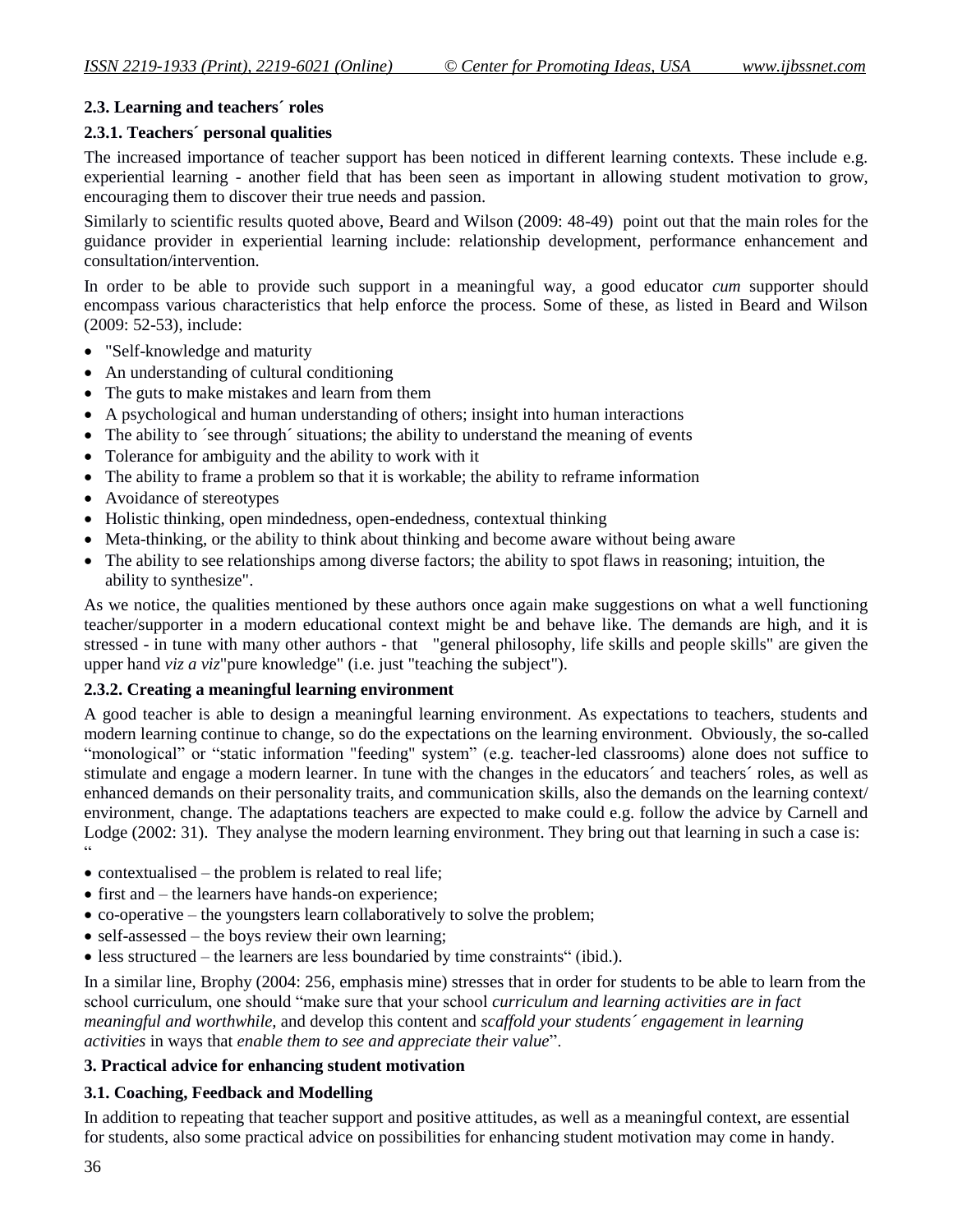#### Some of these have been outlined by Brophy ( 2004). He (ibid.: 258, emphasis mine) points out that

"the *motivational optimal match principle* /…/ *wouldoccur when the domain or activity is familiar enough to be recognizable as a learning opportunity, and attractive enough to interest the learner in pursuing it".* 

The motivational aspects of scaffolding "optimal aspects" for learning, thus, means considerable facilitating cooperation from the teacher. The important building blocks here, in e.g. Brophy´s ( ibid.: 268) view, include :

- "modelling convey reasons why this is worth learning, when and why we use it, and how it looks and feels when we do (verbalize self-monitoring and appreciation of growth in one´s own knowledge, artistry, craftsmanship, etc.)
- Coaching provide goal reminders and cues to next steps in the process in ways that develop learners<sup>'</sup> appreciation for the learning domain and for their own development of domain-specific knowledge and skill
- Feedback provide feedback that calls learners´ attention to developments in their knowledge or skill, ability to anticipate and prevent problems, or make connections smoothly; signs of artistry or craftsmanship in their work; or unique "signature" elements indicative of their personal style of operating in this domain".

Aspects mentioned above are indeed essential for student motivation. In this, probably, many teachers can do even more - as oftentimes we might be inclined to think that students manage the process of guiding their selfmotivation on their own. However, this is not necessarily always so. Students often have a great number of subjects, activities and deadlines in their schedule. The pressure to meet the deadlines can easily guide them to following the achievement goals only. It is here that the teacher´s clear support and modelling of the learning ( as well as coaching and feedback), not just for the achievement goals, but also for mastery goals, becomes essential. Here we can also stress the importance and value of deep learning, learning for life, etc.

#### **3.2. Modelling**

While coaching and feedback are usually often mentioned in methodological literature, modelling seems to be relatively less bespoken. What is meant by this can be understood when reading e.g. Brophy (2004). An important guideline in how to do this can be the principle "model your own motivation to learn" ( ibid.: 270), which in Brophy´s (ibid.) words can be done as follows:

"Model interest in learning throughout all your interactions with your students. This modelling will encourage students to value learning as a rewarding, self-actualizing activity that produces personal satisfaction and enriches their lives. Besides teaching what is in the textbooks, share your interests in current events and items of general knowledge (especially as they relate to the subjects you teach). Call attention to current books, articles, television programmes, or movies on these subjects and to examples or applications in everyday living, in the local environment, or in current events."

It is obvious that this needs from a teacher time and capacity, also courage – in some instances – to step beyond the "safe" textbook-curriculum predefined area. It calls for the will and courage to venture into – what according to some is actually good teaching´s true mission – shaping responsible and all-round educated sensitive and emphatic human beings and responsible and pro-active members of the society. Sometimes it is believed that this is where the teacher profession has room for development, as despite wonderful and brilliant examples of teachers who do possess this courage and skill (as well as principle in their professional *ethos*), there is still a long way to go among many others who still see their main task in more or less mechanic "forwarding of their knowledge". However, even then, the borders of how far to develop seem infinite. Brophy (ibid.: 270-271) reminds us that:

"Modelling means more than just calling your students´ attention to examples or applications of concepts taught in school. It means acting as a model by *sharing your thinking* about such examples or applications – showing your students how educated people use information and concepts learned in school to understand and respond to experiences in their lives and to news about events occurring elsewhere. /…/ modelling may be subtle or indirect, but if it is displayed consistently it will have cumulative effects on your students´ attitudes and beliefs."

In appreciating cooperation from students in showing their motivation and interest, Brophy (ibid.) further points out that their questions should be respected and answered in ways which encourages them to ask even further, and praises their innovativeness. Further tips for teachers include: "if you treat students as if they already are eager learners, they will be" (ibid. 272).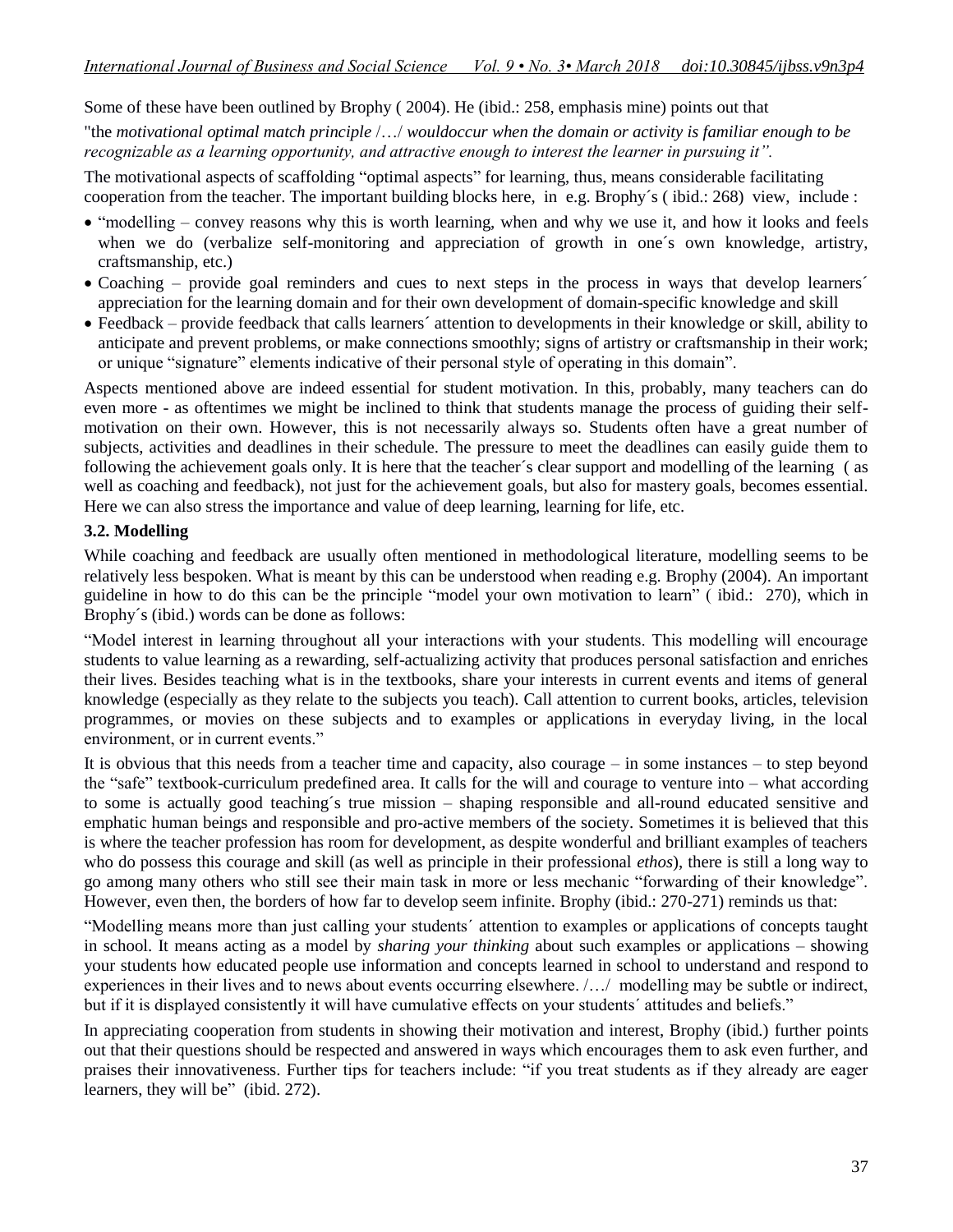## **3.4. Frymier and Shulman´s 12strategies for teachers**

Frymier and Shulman (1995 In Brophy 2004: 284) "identified 12 strategies that teachers might use to help students appreciate the relevance or value of their learning. They asked students to rate how frequently their teachers performed each of the following behaviors:

- *uses examples to make the content relevant to me;*
- *provides explanations that demonstrate the importance of the content*
- *explicitly states how the material relates to my career goals or my life in general*
- *links content to other areas of content*
- *asks me to apply content to my own interests*
- gives assignments that involve the application of the content to my career interests
- *helps me to understand the importance of the content(italics in all previous bullet pointsmine KM)*
- uses own experiences to introduce or demonstrate a concept
- uses student experiences to demonstrate or introduce a concept
- uses discussion to help me understand the relevance of the topic
- uses current events to apply a topic.

Several studies indicated that students reported greater motivation to study for classes in which their teachers used more of these strategies (Frymier 2002)". Relevance can be increased by embedding the new content in the wider context, eliciting prior knowledge (ibid 285); task-related thinking and problem-solving, story-telling, etc. Similarly, Brophy (2004: 296) invites us to "induce metacognitive awareness and control of learning strategies", thus giving rise to self-regulated learning. Finally he ( ibid.299; italics mine) makes the case that

"/…/ from a motivational stand-point, the most desirable classroom activities are those that make it possible for students to *accomplish the teacher´s instructional goals while at the same time accomplishing many of their personal and social goals.* This provides some motivational insurance against the possibility that no relevant goal will be activated".

It is also pointed out (ibid. 300; italics mine) that it is important to "*avoid practices that distract students from learning goals to performance goals*". He further (ibid.) identifies that "two strategies for shaping students´ expectations about learning are *being enthusiastic (regularly) and being intense (selectively).* 

## *5. Empirical results*

## **II The Empirical part: our study and results**

## *Students feedback and analysis of their learning process*

#### **Motivation and student feedback**

Above we have reviewed some theories on motivation and learning. But how do students themselves evaluate what's important for their learning and motivation? To find out, I invited students to discuss on the topic of student based-teacher based learning. In relation to this, we intended to get a glimpse of their understanding of the learning process and the importance of motivation for them. The implicit questions included*: "Does studentcentred vs teacher-centred teaching have a role in influencing student motivation? How important is intrinsic motivation in student centred learning and do they appreciate it?"* To illustrate the answers, I am going to present some excerpts from student feedback.

## *Methodology*

The methodological framework is ethnographic research. Qualitative inputs are patterned and quantified. We use the method of on-line discussion, where students write their opinion into the e-learning environment Forum. The e-learning platform is Moodle. Students are familiar with the process, as we use this way of discussion also for other topics during the course.

We presented the questions on motivation and student- *vs.* teacher focused learning to our two groups of English Advanced students during the academic year 2015/16. To initiate a discussion, the students read through a short text on modern learning. After reading the article, all students were encouraged to enter their views on the topic in our common e-learning environment ( Moodle Discussion). This is a standard procedure during our e-learning block of learning. Thus, the procedure itself was a rather routine one, students feel comfortable concerning the task itself ( as there are several texts and topics we discuss in the same fashion).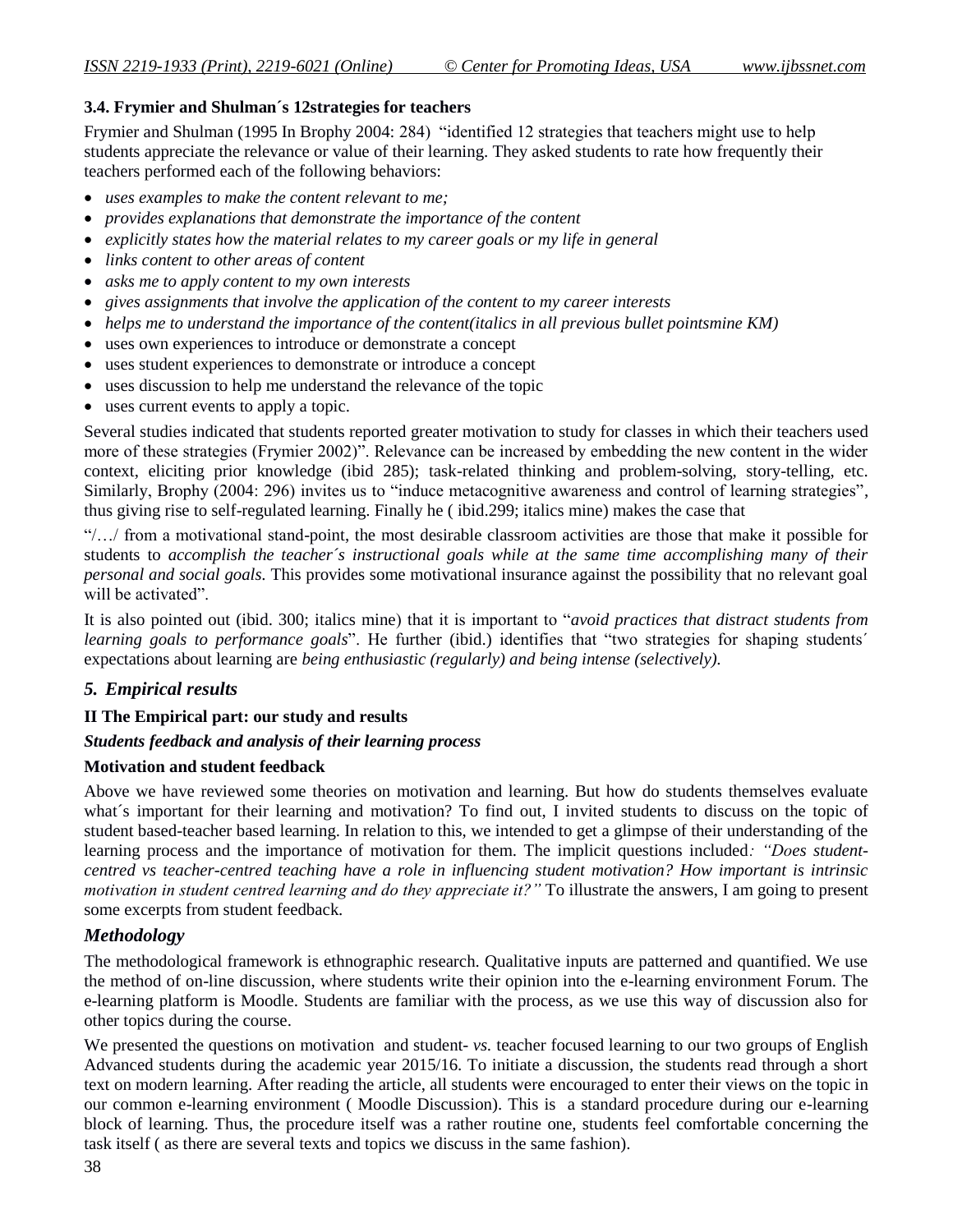The procedure is, that after reading the article, students enter their comments on the topic in the Forum. Altogether 36 students responded, and their task was to analyse their preferred learning pattern concerning student-centred and teacher-centred learning. They also analysed this *viz a viz* what they experience in their current university (Tartu university) and what they have experienced earlier  $-i.e.$  during their high-school studies and at other universities. This is the basis for our empirical results on the student views on the issue. Students have been numbered from 1-36 based on the number of entering their point in the on-line group-discussion. The abbreviation "S" stands for "student". Thus, "S1" means "Student 1", "S32" "Student 32", etc.

Students were informed about the fact that we are interested in their views on this discussion, and that their answers and data will be used for research. They also gave their consent and support for this. Their quotes are given verbatim (and without editing) to illustrate the results.

In addition to the on-line discussion and its results, we also had three focus group interviews with the students: in the beginning, in the middle, and at the end of the course. We also had individual feedback and study process analysis sessions with individual students at the end of the course. The focus group interviews and individual interviews consolidated the results. They were thus used as a reference point for "gauging the self-evaluation process" of students, confirmatory to the current research results, but due to space constraints, have not been included in this paper.

## *Results*

## **Overview and illustration**

The analysis of our 36 students´ entries in the on-line discussion environment gives the following results:

1. In general, the balance between **student-centred and teacher-centred learning process** is seen to be important by the majority of students. 30 out of our 36 respondents mention it as favourable. Excerpts from student on-line discussions to illustrate this view include:

S1: I would prefer a mixed one meaning a balance of student-centred learning and teacher-centred learning. On the one hand it is a good idea to put a schoolchild/student in the centre where he/she can decide what he/she will learn, how he/she will learn, and how he/she will assess their own learning. On the other hand it can be very abusive from schoolchildren/students applying these rules. Thus, I agree that it is sometimes good to have a section that is pre-planned to order the learning process and some limits to the student-centred learning should be set.

S2: Well, I strongly believe that student-centred learning is much more effective and interesting than old notion of classroom, where students were just sitting quietly and neatly in their seats, while the teacher was up front pouring wisdom and knowledge into their brains. Student-centred approach develops autonomy and independence by putting responsibility in our hands. Apart from getting education in more efficient way, student-centred learning helps us to develop many practical skills, which are necessary in our everyday life – being independent, confident, responsible, able to control your time, plan your schedule, etc. But I agree with Artem and prefer some kind of amixed approach. I don"t think we should throw away every aspect of teacher-centred learning. It is better to have a pre-planned section very often. There are courses, which include a huge amount of reading materials and you need right direction and advice, which of them are most important. Professors can help you with their experience and knowledge. Also, it would be quite confusing and disorganized if every student could choose only what they wanted to learn.

S6: I would also agree with the majority opinion with regard to mixed approach in higher education. If it was only self-management and self-studying, why would we need universities at all? Just to give us costly papers which are called "diplomas"? Self-learners do not seem to need them. I believe that we are going to universities for a such that we are not professionals in all the subjects we are going to study, we need people who are indeed professionals to give us guidance and correct our mistakes within the process. That is the function of each university which creates big part of its economic and social value.

S7: Student-centred learning is more interesting, but we still need teacher-centred learning too. Teacher directs all classroom activities, so they don"t have to worry that students will miss an important topic. Also when students work alone, they don't learn to collaborate with other students, and communication skills may suffer. I agree that it is best to use a combination of approaches.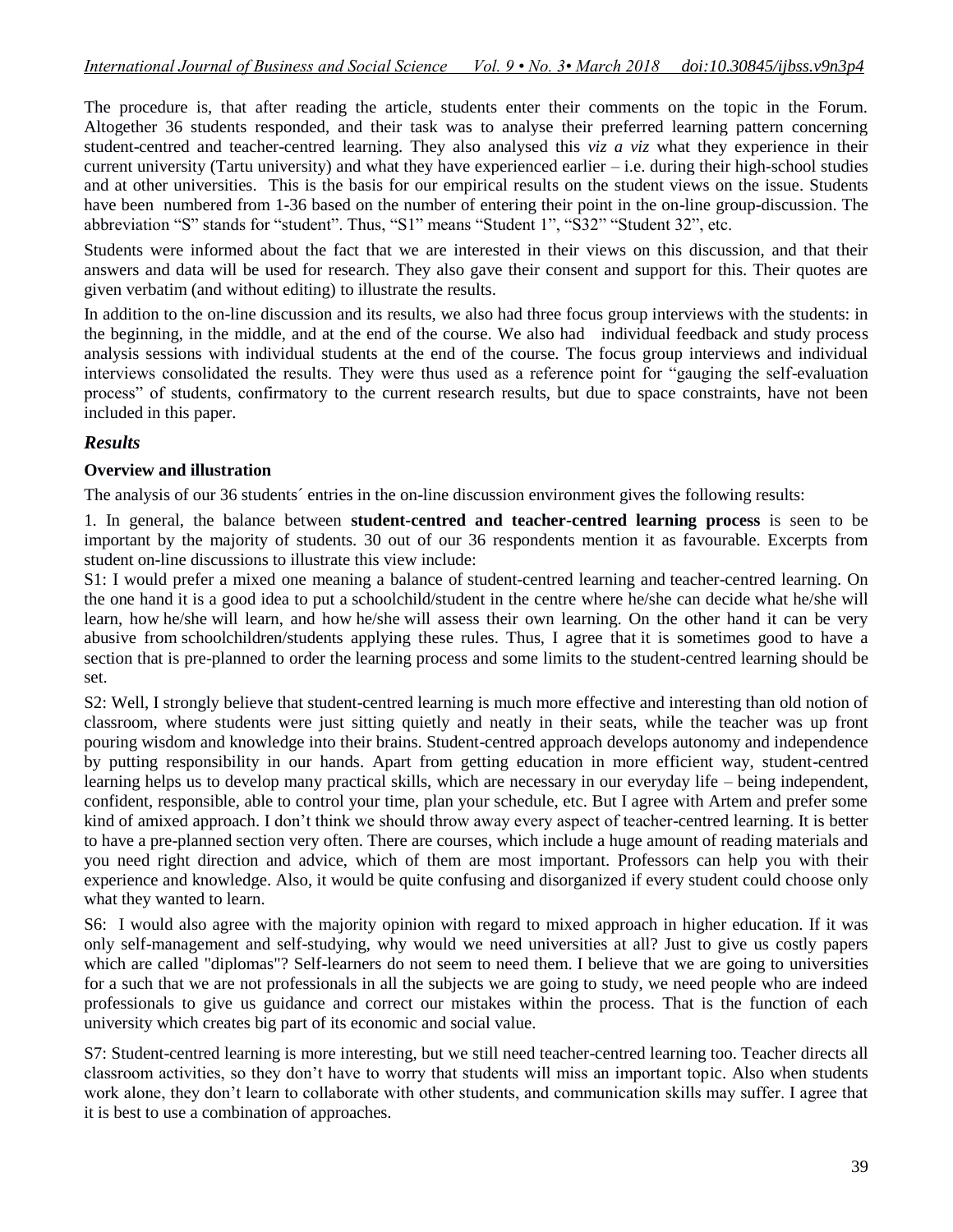S9: Students graduating from high school is familiar with teacher-centred teaching method because it is how they were taught throughout their schooling. They are unused to get involve in the lectures, to find their own reading materials besides provided textbooks and to discuss in a group. Technically, the teacher-centred system exacerbate students' impetus to learn new themselves. They stay passive and expect for knowledge to be filled with.

Fortunately enough, there is a tendency of shift in teaching method from teacher-centred to student-centred. Students are now aware of what they want to study and how to plan their study schedule. Their autonomy has been estimated and raised properly.

However, students might not adapt to the new method immediately. They feel lost in making decision when they have no clues how to choose proper subjects to study. It is when the role of teachers has been addressed. Teachers should be the one who guide and instruct students through their study, yet not to nurture with ready-to-serve knowledge. Teachers will give feedback on how good students have worked and what could be improved.

2. **Only student-centred learning** is explicitly favoured by four participants. The examples include e.g.:

S11: In common with the most of you I strongly believe that student-centred learning is the best alternative to form responsible, independent and confident humans.

Luckily this is more often the norm than the exception in University and the future tendency in primary-, middle-, and high school. The very fact, that the progressive educational movement consider 100 years ago, that the assignment of a teacher/professor is to go along with the student, not to educate him/her, make it clearly recognizable!

S16: I agree that student-centred learning is definitely more effective and students should take control of their learning process to become more independent. In elementary school it is inevitable that teachers have to keep more eye on their pupils, but at the same time it is also important to introduce them step-by-step individual learning skills. But in high school and university most of the learning should be done individually in order to avoid the "spoon-fed" students crisis to occur.

3. **The importance of skilful guidance by teachers** is clearly expressed in several cases:

S 35:Nevertheless, although student-centred learning is the very model of a learning process, I am of the view that better learning outcomes can be achieved if student-centred learning is complemented with teacher-centred learning. The teacher's role is essential in a study plan, not to spoon-fed students but to support them and guide their self-regulated learning to make sure that individuals are flourishing.

4. There were also students who explicitly stated that **the existence of teacher-support is necessary** for them:

S24: Student-centred learning is more interesting than teacher-centred, but if we have only student-centred learning, there will be problems. For example, when students work alone, they do not developing their communications skills. The students may become lazy and may be they don"t feel the importance of learning. Teacher directs all the activities that the students have to do, helps students and give them feedback. The students don"t miss any particular topic.

S34: I think, especially after reading this text, that for me it is easier if everything has been done for me. Although I like making my own systems, I usually don't get to do them, because of the lack of time I have. On the other hand, I don't want to be totally spoon-fed, because I love to practice the things I have learned to make them comfortable to use and to feel like they are my own. So the best for me would be to have some part of the learning process pre-planned, so I could fill the other part as I want and feel I should be doing this.

5. Even when the **teacher-centred approach** is favoured, some students still add they **would not like to give up their independence**:

S16: I agree that student-centred learning is definitely more effective and students should take control of their learning process to become more independent. In elementary school it is inevitable that teachers have to keep more eye on their pupils, but at the same time it is also important to introduce them step-by-step individual learning skills. But in high school and university most of the learning should be done individually in order to avoid the "spoon-fed" students crisis to occur.

Luckily, I feel that the Estonian education system is student-centred and students are closely involved in the learning process.

I personally even prefer when I can plan my time independently and design my learning process

40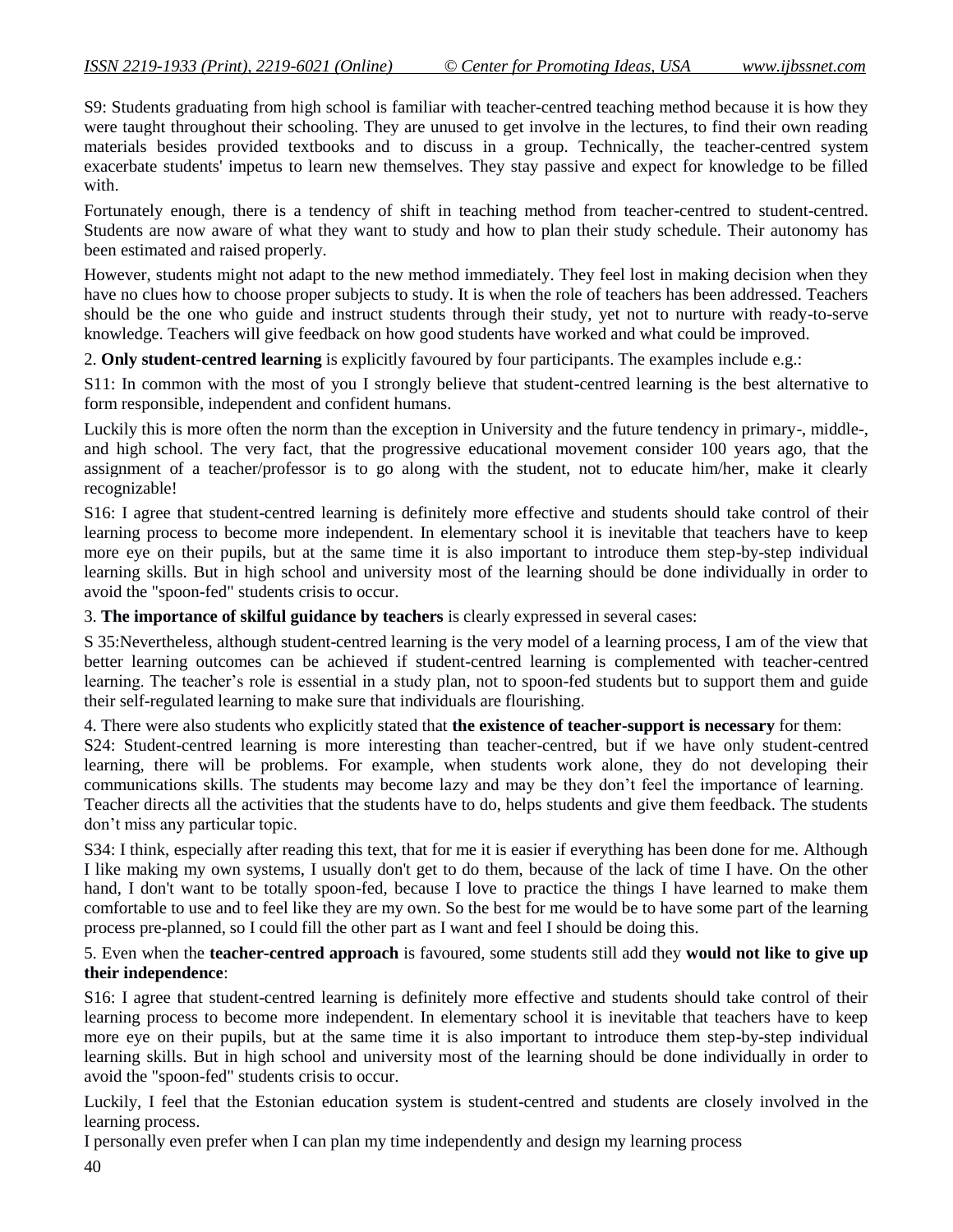S23: Young adults need to plan their time and set personal goals. I think that if everything is pre-planned for them, they can't really deal with the pressure once they have to step , into the real world".

6. The majority of the students participating in the study, however, also stressed the **importance and relevance of student responsibility**, cf.:

S3: As most of you, I think that even though student-centred learning could be quite enriching, it's necessary to combine it. If you have everything pre-planned, how are you going to survive after university? Who"s going to guide you? It"s important to be independent, improve your creativity and most of all, gain responsibility as soon as possible.

S5: I found idea of self-education very inspiring and efficient for students. It is an excellent way to gain responsibility and to get used to adult world. Spoon-fed students can face some difficulties in real world after graduating university, even despite of their good results. This kind of people can suffer from lack of creativity and are not able to think out of frames. But those qualities are what employers want to see in specialists and what are needed for successful entrepreneurship. A particular attitude towards knowledge \*gives wish to continue study and is a perfect start for life-long learning.

S7: /.../ It is easier to achieve your goals when you can yourself design your learning process and materials. You put your time and effort in it, so you do it more efficient and you have better results./.../ "Spoon-fed" students don't have their own opinion, have a lack of imagination. They also cannot bring their examples. They believe everything the teacher says. Students should be allowed to express their own opinion and most important - have their own opinion!

#### 7. **A clear connection between motivation, and the teachers´ responsibility to motivate**, is expressed:

S32: I just want to add that if you really want the going to school, attending the courses kind of education to work, it is very important how you deliver the knowledge to students. Often teachers do not know how to teach. Because as a teacher, you are also an entertainer, speaker, actor. Looking at you teaching must take all my focus and must be fun. Therefore even if some teachers are very good in their field of knowledge, it is no use if their are boring and not appealing. And more important then presenting particular information, I like better when teacher creates a curiosity and motivates me. And then let me find the most proper materials, and the best way for me how to get my head around the topic.

What I mean is for example, when Jacque Fresco was teaching his son how to read, he would read him every evening very good book. One night he was like .... "and then in the final moment ... " You know what son I don't really feel like reading it anymore, good night. If you want to know what happened learn how to read. And soon after this his son started to learn how to read by himself because he wanted to. Teacher should learn how to motivate students.

8. **Ideal teacher role**. Student expectations of teachers are high, and the **ideal teacher involvement** is described in a couple of cases:

S23: But also I think that teachers are still very important for an effective studying process. I believe that nowadays teacher role has changed more into a tutor role – they show students a direction for moving forward. They are more like guides in this supersaturated modern world, where it is really hard to orientate in the information field.

To sum up, 4 of 36 students explicitly favoured student-centred teaching, 4 teacher-centred and 28 obtained a "middle stance", stating there should be a good teacher planned and run framework, yet students individuality and freedom should be respected. Views on teacher-student cooperation include student responsibility, integrity. Importantly, also the need for the teachers to provide a clear framework and support, motivate and inspire, was mentioned.

The well-balanced student-teacher cooperation thus, clearly gained the upper hand among all the opinions given and – at least based on this sample – seems to be the one to be followed in cooperation with students, in order to encourage and motivate them best.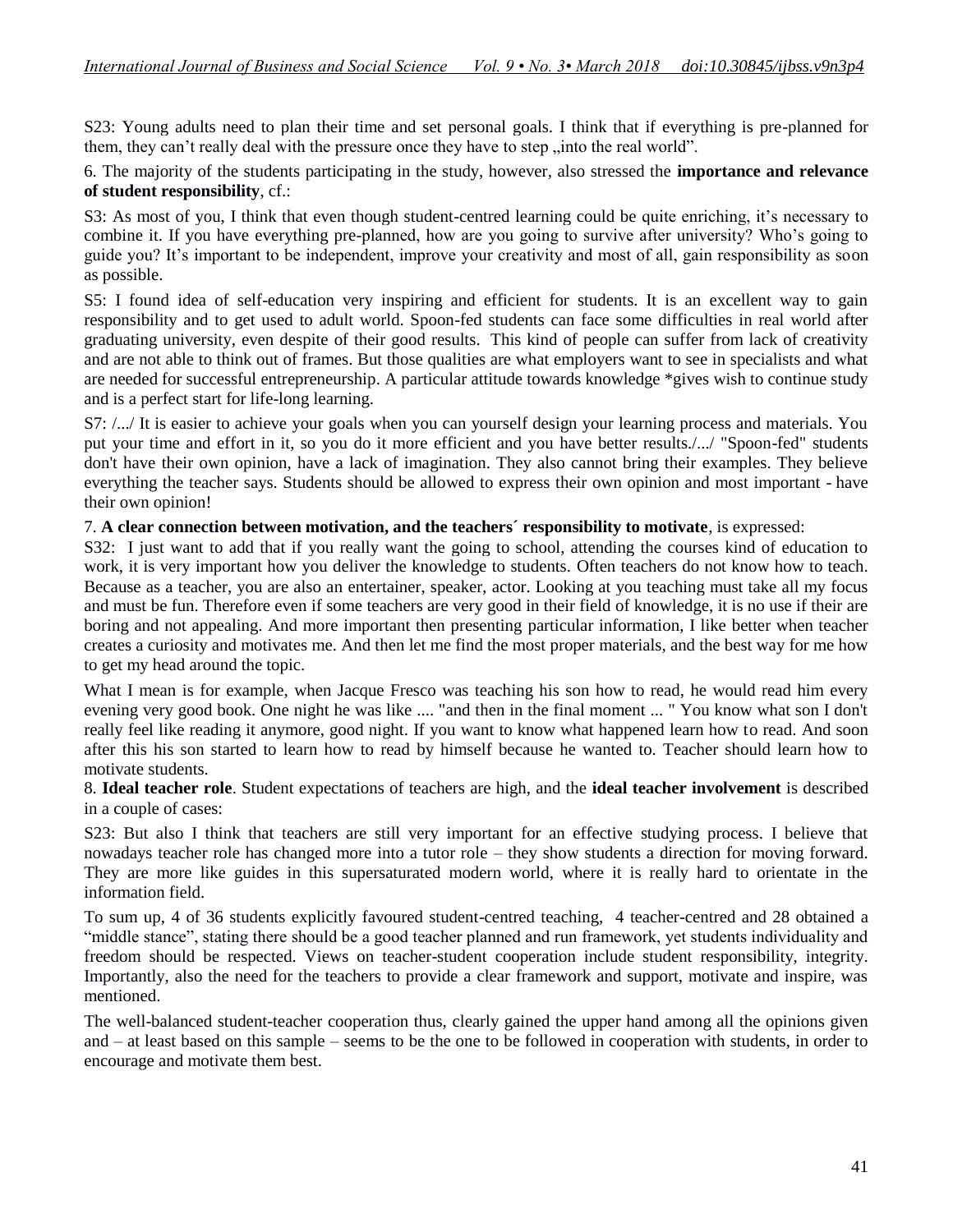## *Discussion*

In this paper we have taken a look at some recent theorists' views on motivation. We reviewed some of the recent literature concerning the aspects of conscious or unconscious motivation, achievement goals or mastery goals, and motivation and affect and emotions. The importance of the student-teacher roles, teacher modelling, support and creating a positive atmosphere was mentioned.

In the empirical part we gave an overview of the pilot-study of a student e-environment based discussion on whether students favour the student-centred or teacher-centred learning-teaching model, and if and what kind of connection this may have to motivation.

The majority of students favoured the "balanced view" with both student and teacher centred approaches combined. Typically, students emphasise they need a well thought through course structure and lesson-plan, which accommodates students' interest- and career-focused choices. These they wish to envision and follow the course goals themselves. The process of learning, the *why we do it*, as well as the more general goals in life become all the more important for students, and their role entails learning to take this responsibility, as well as to learn to cooperate with teachers, seeing them as partners on this way.

A great proportion of students ( 30 out of 36) stated that they highly valued the possibility to take responsibility and participate in the part allowing them to design the course goals, aims, and materials. This attitude in the sample group consolidates the understanding that modern students need to be seen as equal partners in the learning design. They are willing to and capable of taking the responsibility. They see this opportunity as an integral part of a good quality course-design and teaching.The empirical part of the paper illustrates that students in the sample studied indeed*do* appreciate the individualisation and participation in course build-up and practice. They state they appreciate if there is a good balance in a pre-prepared course framework and the assignments they are allowed to designed based on their own career needs and wishes. Thus, we can conclude that student-centred learning and teaching is essential for students. The aspects of motivation mentioned in the literature review are of considerable importance for knowing how to better accommodate for this. Motivation, student-centred learning and teaching form an important triangle where finding the right balance supports students and teachers alike.

## *References*

- Brophy, Jere. 2004. *Motivating Students to Learn.* Second edition. Lawrence Erlbaum Associates, Publishers. Mahwah, New Jersey, London.
- Carnell, Eileen and Lodge, Caroline. 2002. *Supporting Effective Learning.* Paul Chapman Publishing. A SAGE Publications Company. Great Britain, Cromwell Press, Trowbridge, Wilts.
- Clandfield, Lindsay. 2017. *From the archives – Methodology.* "Still looking for the best way". In: Voices. The bimonthly newsletter of the International Association of Teachers of English as the Foreign Language ( IATEFL). January-February 2017 Issue 254. pp. 13.
- Copage, Judy. 2013. *The power of choice: motivation through learner autonomy.* Lecture given at the further education training of English teachers in Estonia on March 5, 2013. Organised by Pearson and AS Dialoog, hotel London, Tartu.
- Dörnyei, Zoltan. 2001a. *Teaching and Researching Motivation*. Pearson Education Limited. Malaysia, LSP.

Dörnyei, Zoltan. 2001b. *Motivational Strategies in the Language Classroom*

- Forgas, Joseph, Williams, Kipling, Laham, Simon. 2005. *Social Motivation. Conscious and Unconscious Processes.* Cambridge University Press. Cambridge, New York, Melbourne, Madrid, Cape Town, Singapore, Sao Paulo, Delhi.
- Harackiewicz, Judith, Durik, Amanda, Barron, Kenneth. 2005. "Multiple Goals, Optimal Motivation, and the Development of Interest". In: Forgas, Joseph, Williams, Kipling, Laham, Simon. 2005. *Social Motivation. Conscious and Unconscious Processes.* Cambridge University Press. Cambridge, New York, Melbourne, Madrid, Cape Town, Singapore, Sao Paulo, Delhi. 21-40.
- Kiggins, Julie., Cambourne, Brian**.** 2007. The knowledge building community program. In: T. Townsend, R. Bates (Eds.), *Handbook of Teacher Education. Globalization, Standards and Professionalism in Times of Change.* Springer, printed in the Netherlands. 365-381.